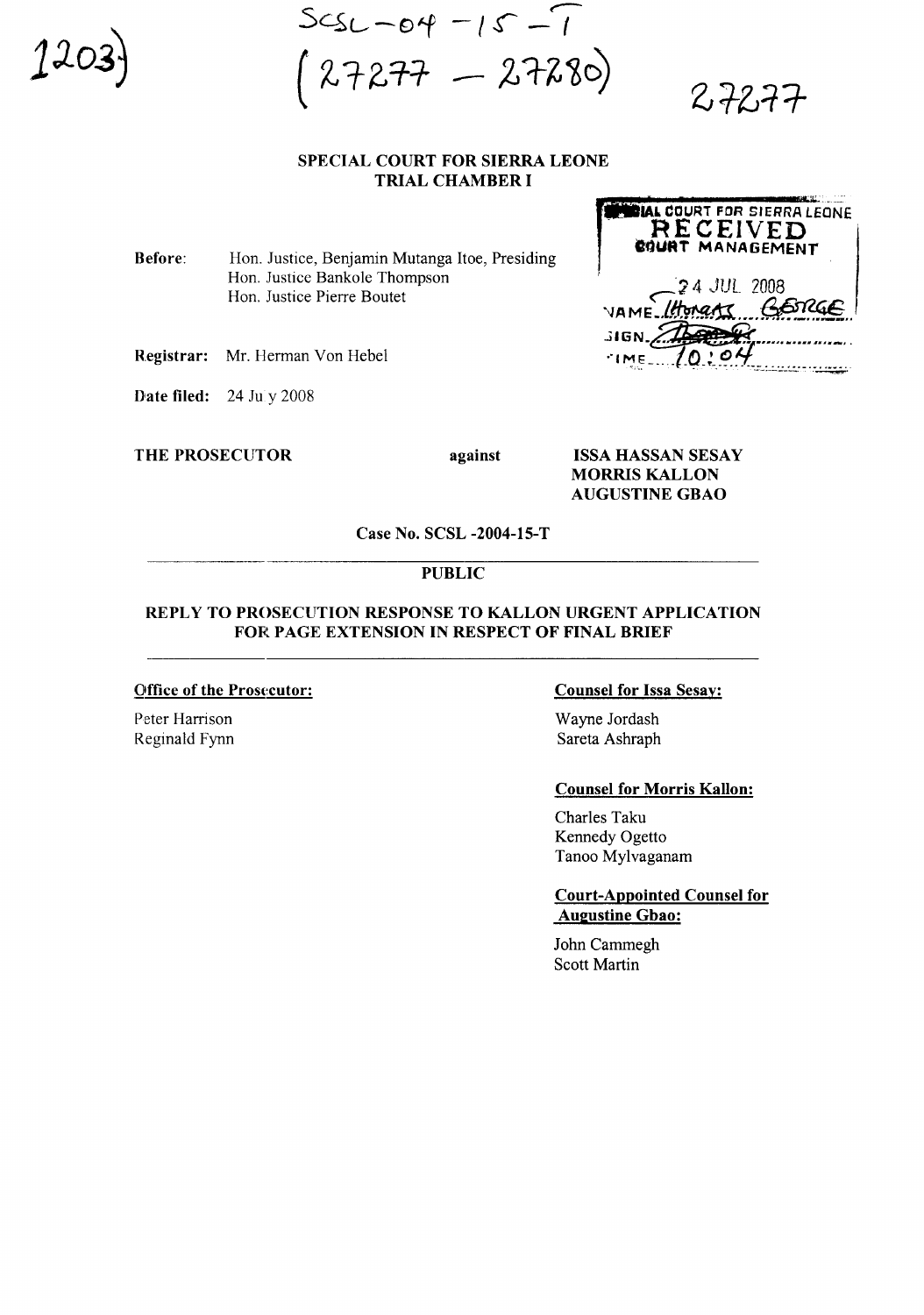

# **INTRODUCTION**

- 1. On 21 July 2008, the Second Accused, Morris Kallon applied to extend the page limit in respect of his final brief.<sup>1</sup> The Prosecution responded on 22 July 2008.<sup>2</sup>
- 2. The Kallon Defence has no further submissions to make on the matter.

<sup>&</sup>lt;sup>1</sup> *P* v. *Sesey et al.*, SCS<sub>-2</sub>-05-15-T-1198, Kallon Urgent Application for Page Extension in Respect of Final Brief, 21 July 08.

<sup>&</sup>lt;sup>2</sup> *P v. Sesey et al.*, SCS: -05-15-T-1200, Prosecution Response to Kallon Urgent Application for Page Extension In Respect of Final Brief, 22 July 08.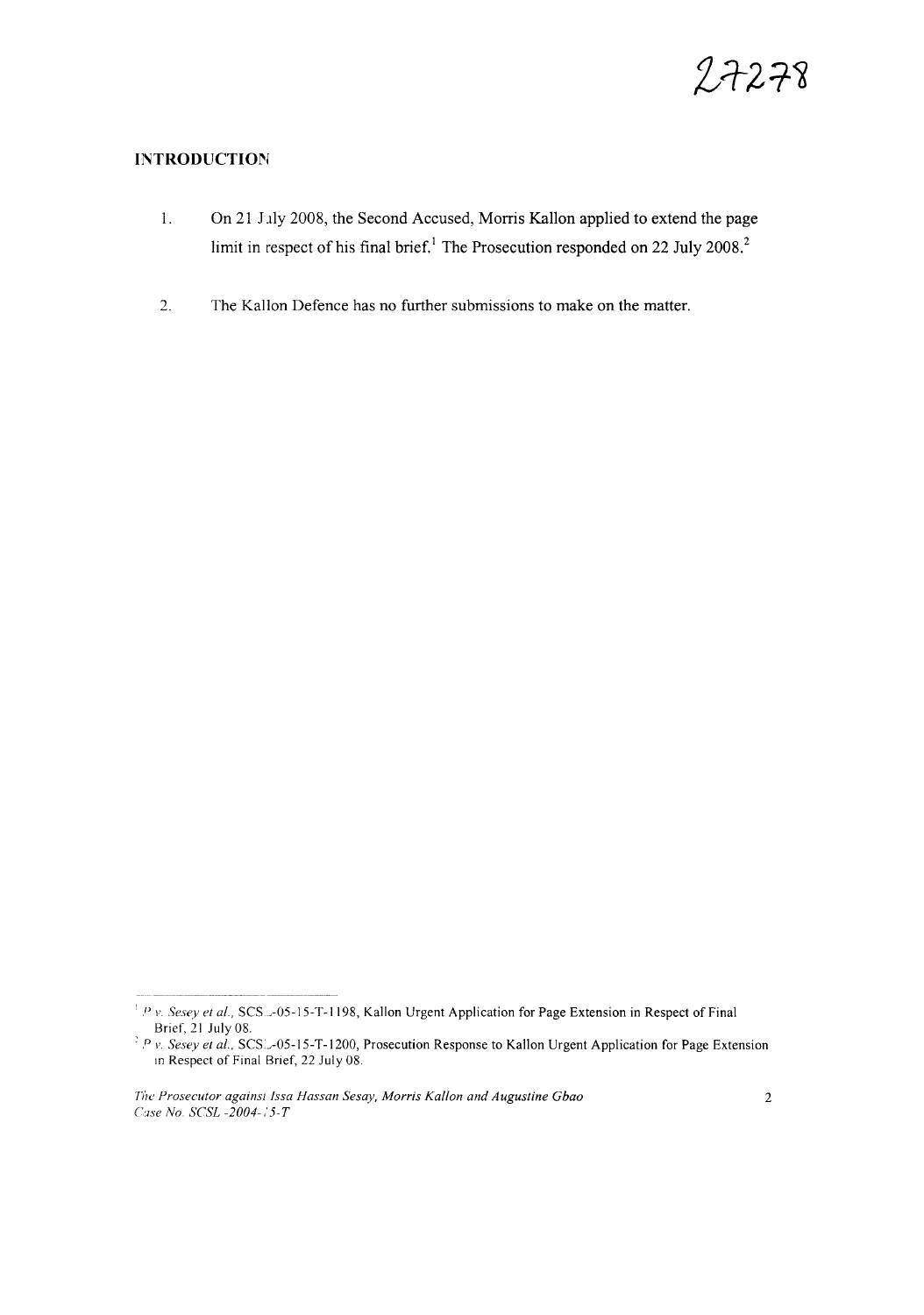# $7 + 279$

DONE in Freetown on this  $III$  day of  $Q$  h de guineral 2008.

For Defendant KALLON,

 $\bigcap_{\mathcal{O}_{\sum}}$  Chief Charles A. Taku

 $\gamma$  Kennedy Ogetto

The Prosecutor agains: Issa Hassan Sesay, Morris Kallon and Augustine Gbao Case No. SCSL -2004-15-T